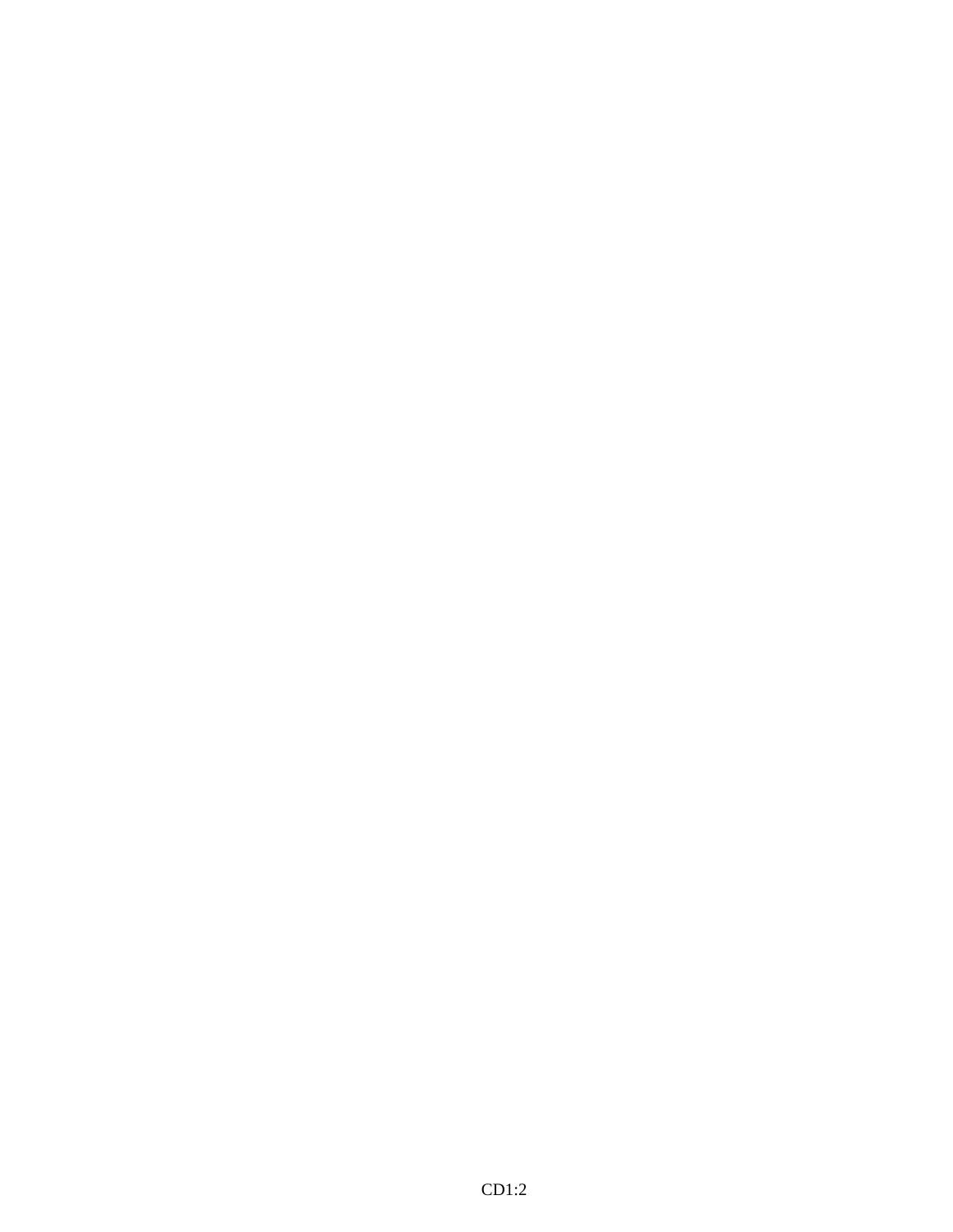#### **Sec. 1-1. How code designated and cited.**

 The ordinances embraced in this and the following chapters and sections shall constitute and be designated the "Code of Ordinances of the City of St. Joseph, Missouri." (Code 1969, § 1-1)

#### **Sec. 1-2. Definitions and rules of construction.**

 In the construction of this code and of all ordinances, the following definitions and rules of construction shall be observed, unless it shall be otherwise expressly provided in any section or ordinance or unless inconsistent with the manifest intent of the city or unless the context clearly requires otherwise:

 *Generally.* All general provisions, terms, phrases and expressions contained in this code shall be liberally construed in order that the true intent and meaning of the city may be fully carried out.

 In the interpretation and application of any of the provisions of this code, they shall be held to be the minimum requirements adopted for the promotion of the public health, safety, comfort, convenience and general welfare. Where any provision of the code imposes greater restrictions upon the subject matter than the general provision imposed by the code, the provision imposing the greater restriction or regulation shall be deemed to be controlling.

 *Charter.* Charter means the Charter of the City of St. Joseph, Missouri.

 *City.* City means the City of St. Joseph, Missouri.

 *City council or council.* City council or council means the council of the City of St. Joseph, Missouri.

 *Code.* Code means the Code of Ordinances of the City of St. Joseph, Missouri, as designated in Section 1-1.

 *Computation of time.* The time within which any act provided by law is to be done shall be computed by excluding the first day and including the last, unless the last day is Sunday or

a legal holiday, and then it shall also be excluded. If the day succeeding such Sunday or holiday is also a holiday or a Sunday, then such succeeding day shall also be excluded.

 **State law reference(s)--**Similar provisions, RSMo 1.040.

 *County.* County means Buchanan County, Missouri.

 *Delegation of authority.* A provision requiring a city officer or city employee to do some act is to be construed to authorize such officer or employee to designate, delegate and authorize subordinates to perform the required act.

 *Gender.* When any subject matter, party or person is described or referred to by words importing the masculine, females, as well as males, and associations and bodies corporate, as well as individuals, shall be deemed to be included.

 **State law reference(s)--**Similar provisions, RSMo 1.030.

 *In the city.* In the city or within the city includes all territory over which the city has jurisdiction for the exercise of its police powers or other regulatory powers at the time in question.

 *Joint authority.* All words giving a joint authority to three or more persons or officers shall be construed as giving such authority to a majority of such persons or officers.

 **State law reference(s)--**Similar provisions, RSMo 1.050.

*May*. May is to be construed as being permissive.

 *May not.* May not has a prohibitory effect and states a prohibition.

 *Month.* Month means a calendar month.

 **State law reference(s)--**Similar provisions, RSMo 1.020(10).

 *Municipal court, municipal judge, etc.* Municipal court means the municipal division of the circuit court established under Article IX of the charter.

*Must.* Must is to be construed as being mandatory and not permissive.

 *Nontechnical and technical words.* Words and phrases shall be construed according to the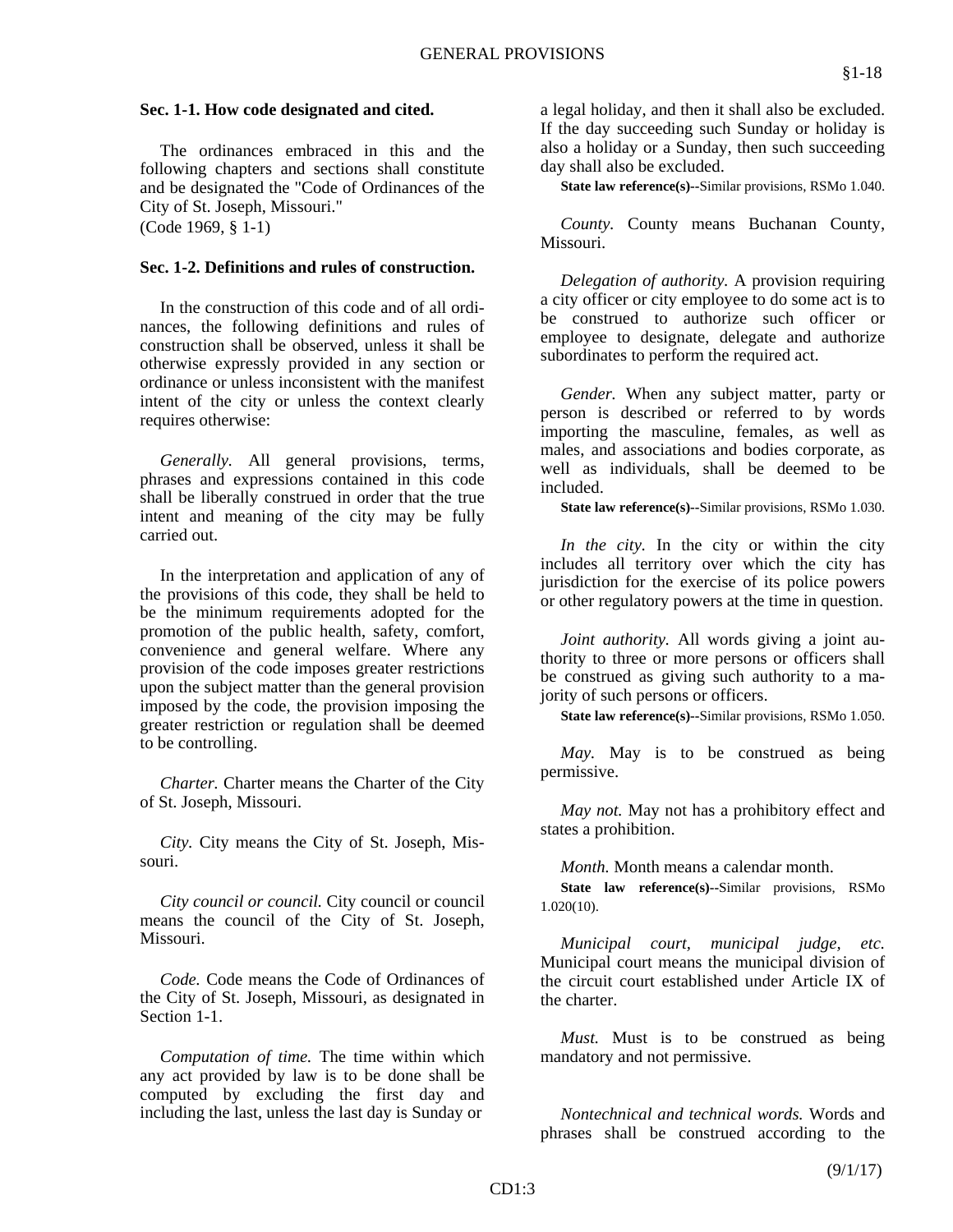common and approved usage of the language, but technical words and phrases and such others as may have acquired a peculiar and appropriate meaning in law shall be construed and understood according to such meaning.

 *Number.* When any subject matter, party or person is described or referred to by words importing the singular number, the plural and separate matters and persons and bodies corporate shall be deemed to be included.

 **State law reference(s)--**Similar provisions, RSMo 1.030.

 *Oath.* Oath includes an affirmation in all cases in which, by law, an affirmation may be substituted for an oath, and in such cases the words "swear" and "sworn" shall be equivalent to the words "affirm" and "affirmed."

 *Official time.* United States standard time for the zone in which the city is located shall be the official time of the city, but the official time of the city shall be advanced one hour during such period of each year when daylight saving time shall be in effect throughout the state pursuant to state or federal law or regulation. When reference is made to any time without qualification in any ordinance, resolution or order passed or which may be passed by the city council or in any official notice, advertisement or document of the city or in any contract to which the city is a party, it shall be understood to refer to the official time of the city as described in this definition. When the words "daylight saving time" are used, the reference shall be to the advanced time prescribed as the official time during such periods as mentioned in the first sentence of this definition.

 *Or, and.* "Or" may be read "and" if the sense requires it. "And" may be read "or" if the sense requires it.

 *Owner.* Owner, applied to a building or land, includes any part owner, joint owner, tenant in common, joint tenant or tenant by the entirety, of the whole or a part of such building or land.

*Person.* Person includes a corporation, firm, partnership, association, organization and any other group acting as a unit, as well as individuals. It shall also include an executor, administrator, trustee, successor in trust, receiver or other representative appointed according to law. Whenever the word "person" is used in any

section of this code prescribing a penalty or fine, as to partnerships or associations, the word shall include the partners or members thereof, and as to corporations, shall include the officers, agents or members thereof who are responsible for any violation of any section. Whenever the word "person" is used in any section of this code or any ordinance of the city prescribing taxes, licenses, fees, charges, special assessments, liens, or penalties; as to partnerships or associations, the word shall include the individual partners or members thereof owing such obligations; and, as to corporations, shall include the individual officers, directors, managing officers, agents or members thereof owing such obligations.

 *Personal property.* Personal property includes money, goods, chattels, things in action and evidences of debt.

 **State law reference(s)--**Similar provisions, RSMo 1.020(12).

 *Preceding, following.* Preceding and following mean next before and next after, respectively.

 **State law reference(s)--**Similar provisions, RSMo 1.020(14).

*Premises.* Premises means place or places.

 *Property.* Property includes real and tangible and intangible personal property.

 **State law reference(s)--**Similar provisions, RSMo 1.020(15).

 *Public way.* Public way includes any street, alley, boulevard, parkway, highway, sidewalk or other public thoroughfare.

 *Real property, etc.* Real property, premises, real estate or lands are coextensive with lands, tenements and hereditaments.

 **State law reference(s)--**Similar provisions, RSMo 1.020(16).

 *References to officials, boards, etc.* Any reference to any official, board or commission refers to such official, board or commission of the city.

 *Residence.* Residence means the place adopted by a person as his place of habitation and to which, whenever he is absent, he has the intention of returning. When a person eats at one place and sleeps at another, the place where such person sleeps shall be deemed his residence.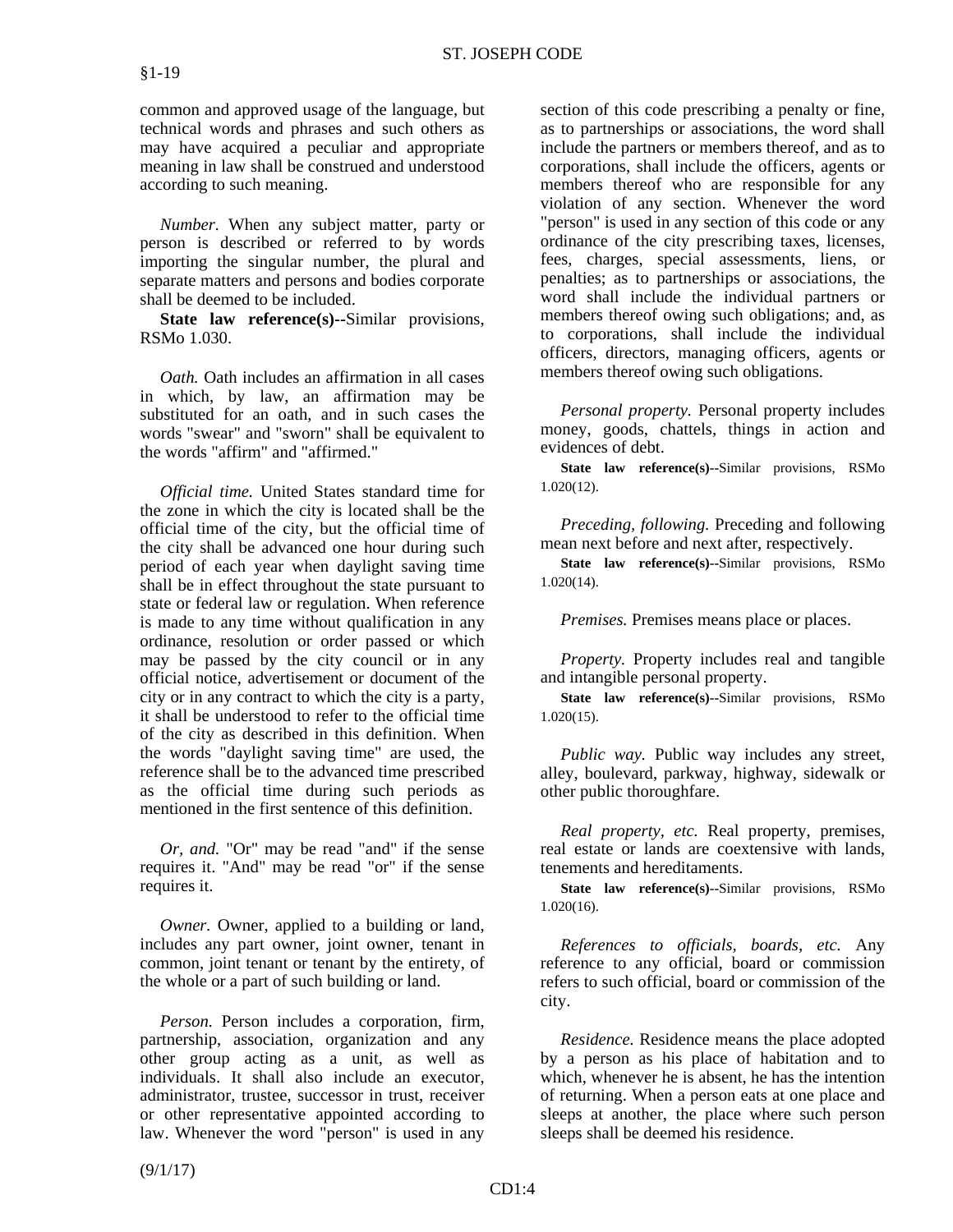**State law reference(s)--Place of residence defined,** RSMo 1.020(13).

 *RSMo.* RSMo means the Revised Statutes of Missouri.

*Shall.* Shall is to be construed as being mandatory.

 *Sidewalk.* Sidewalk means that portion of the street between the curbline and the adjacent property line which is intended for the use of pedestrians.

 *Signature.* Where the written signature of any person is required, the proper handwriting of such person or his mark shall be intended.

 *State.* State means the State of Missouri.

 *Street.* Street includes any public way, highway, street, avenue, boulevard, parkway, alley or other public thoroughfare. Each of such words includes all of them.

 *Tangible personal property.* Tangible personal property includes goods, chattels and all personal property, except intangible personal property.

 *Tenant, occupant.* Tenant or occupant, applied to a building or land, includes any person who occupies the whole or a part of such building or land, whether alone or with others.

 *Tense.* Words used in the past or present tense include the future as well as the past and present.

 *Week.* Week shall be construed to mean seven days; but publication in a newspaper of any notice or other matter indicated to be for a stated number of weeks shall be construed to mean one insertion in each week, unless specifically stated to be for each day of the week or for more than one day in each week, and all publications heretofore made in accordance with the terms of this definition are hereby validated.

 *Writing.* Writing and written include printing, lithographing or any other mode of representing words and letters.

 **State law reference(s)--**Similar provisions, RSMo 1.020(21).

 *Year.* Year means a calendar year, unless otherwise expressed. Year is equivalent to the words "year of our Lord."

 **State law reference(s)--**Similar provisions, RSMo 1.010(10).

(Code 1969, § 1-2; Gen. Ord. No. 937, § 1(13- 9(b)), 3-2-92; Gen. Ord. No. 1144, § 1(13-8(b)), 1-18-94)

**State law reference(s)--Construction of statutes general**ly, RSMo 1.010 et seq.

## **Sec. 1-3. Catchlines of sections, effect of history notes, references in code.**

 (a) The catchlines of the several sections of this code printed in boldface type are intended as mere catchwords to indicate the contents of the sections and shall not be deemed or taken to be titles of such sections nor as any part of such sections nor, unless expressly so provided, shall they be so deemed when any of such sections, including the catchlines, are amended or reenacted.

 (b) The history or source notes appearing in parentheses after sections in this code are not intended to have any legal effect but are merely intended to indicate the source of matter contained in the section. Cross references, charter references and state law references which appear after sections or subsections of this code or which otherwise appear in footnote form are provided for the convenience of the user of this code and have no legal effect.

 (c) All references to chapters, articles or sections are to the chapters, articles and sections of this code, unless otherwise specified.

 (d) No provision of this code shall apply to any circumstance in which such application shall be unlawful under superseding federal or state law and furthermore, if any section, subsection, sentence, clause, phrase, or portion of this code is now or in the future superseded or preempted by state or federal law or found by a court of competent jurisdiction to be unauthorized, such provision shall be automatically interpreted and applied as required by law.

(Code 1969, § 1-5; G.O. 2836, 6-19-17)

## **Sec. 1-4. Jurisdiction.**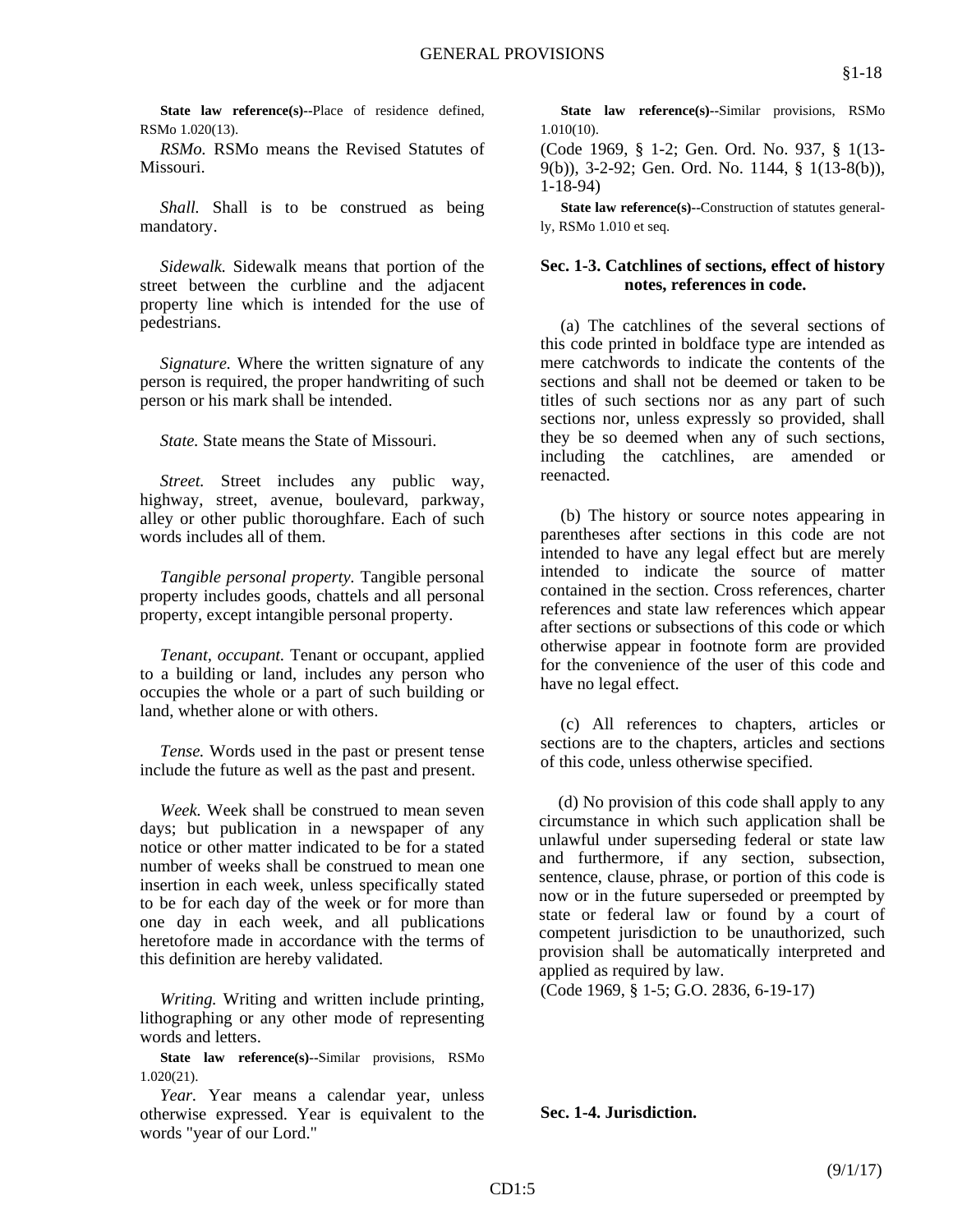Unless otherwise provided in this code, this code applies to acts performed within the corporate limits of the city. Provisions of this code also apply to acts performed outside the corporate limits and up to the limits prescribed by law where the law confers powers on the city to regulate such particular acts outside the corporate limits.

(Admn. C., § 1.11)

# **Sec. 1-5. Responsibility for acts.**

 Every person concerned in the commission of an act prohibited by this code, whether he directly commits the act or prosecutes, conceals, aids or abets in its commission, may be prosecuted and on conviction is punishable as if he had directly committed such act. (Admn. C., § 1.04)

## **Sec. 1-6. Certain ordinances not affected by code.**

 (a) Nothing in this code or the ordinance adopting this code shall affect any ordinance:

- (1) Promising or guaranteeing the payment of money for the city, or authorizing the issuance of any bonds of the city or any evidence of the city's indebtedness, or any contract or obligations assumed by the city.
- (2) Granting any right or franchise.
- (3) Dedicating, naming, establishing, locating, relocating, opening, paving, widening, vacating, etc., any street or public way in the city.
- (4) Making any appropriation.
- (5) Levying or imposing taxes.
- (6) Establishing or prescribing grades in the city.
- (7) Providing for local improvements and assessing taxes therefor.
- (8) Dedicating or accepting any plat or subdivision in the city.
- (9) Extending or contracting the boundaries of the city.
- (10) Prescribing the number, classification, benefits or compensation of any city officers or employees.
- (11) Pertaining to zoning.
- (12) Creating any sewer districts.
- (13) Rezoning specific property.
- (14) Which is temporary, although general in effect.
- (15) Which is special, although permanent in effect.
- (16) The purpose of which has been accomplished.

 (b) The ordinances referred to in subsection (a) of this section are recognized as continuing in full force and effect to the same extent as if set out at length in this code. Such ordinances are on file in the city clerk's office.

## **Sec. 1-7. Provisions considered as continuation of existing ordinances.**

 The provisions of this code, so far as they are the same as ordinances existing at the time of adoption of this code, shall be considered as a continuation thereof and not as new enactments.

## **Sec. 1-8. Code does not affect prior offenses, rights, etc.**

 (a) Nothing in this code or the ordinance adopting this code shall affect any offense or act committed or done or any penalty or forfeiture incurred or any contract or right established or accruing before the effective date of this code.

 (b) The adoption of this code shall not be interpreted as authorizing or permitting any use or the continuance of any use of a structure or premises in violation of any ordinance of the city in effect on the date of adoption of this code. (Code 1969, § 1-20)

## **Sec. 1-9. Effect of repeal of ordinances.**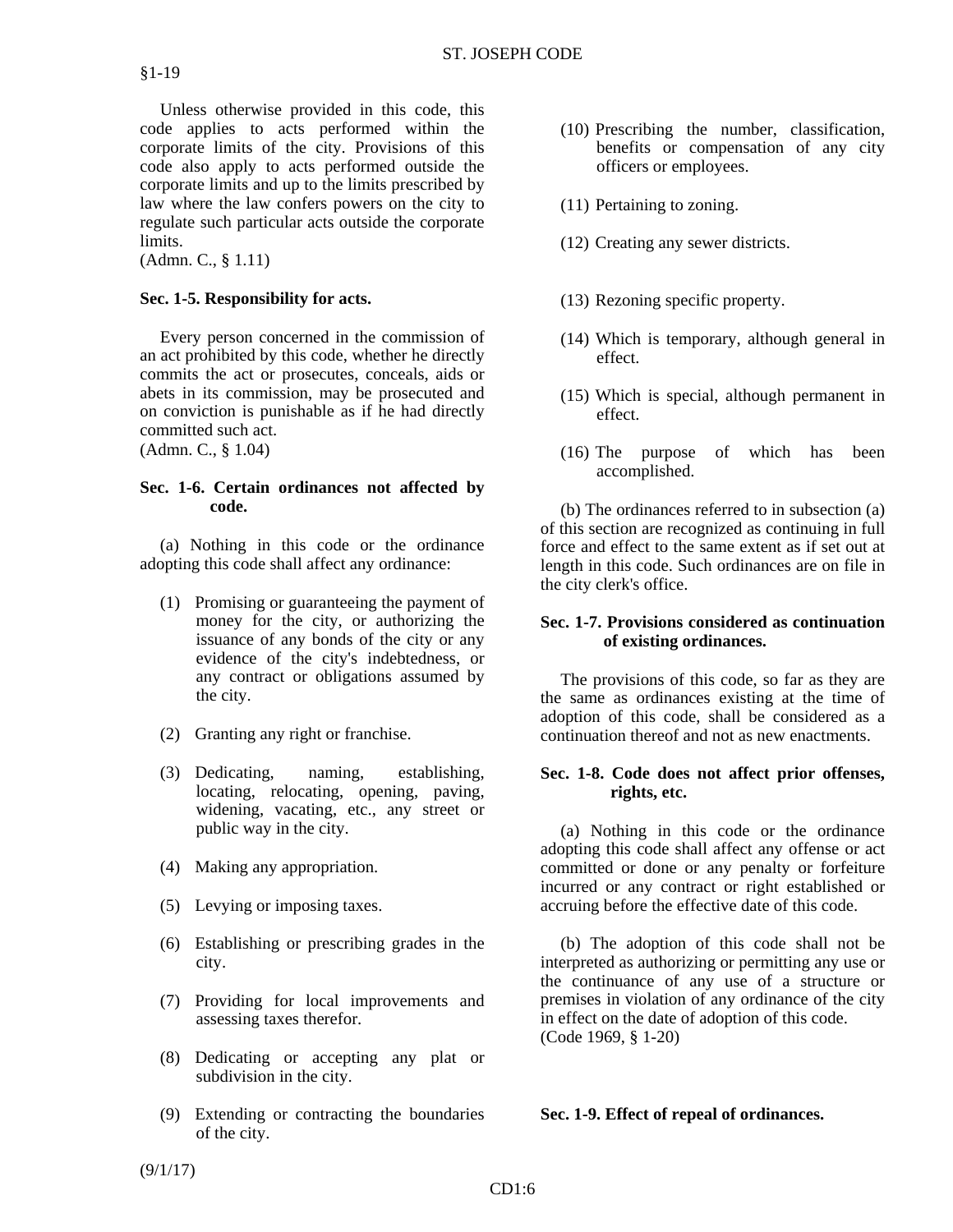(a) The repeal of an ordinance shall not revive any ordinances in force before or at the time the ordinance repealed took effect.

 (b) The repeal of an ordinance shall not affect any punishment or penalty incurred before the repeal took effect nor any suit, prosecution or proceeding pending at the time of the repeal for an offense committed or cause of action arising under the ordinance repealed. (Code 1969, § 1-20)

#### **Sec. 1-10. Amendments to code.**

 (a) All ordinances passed subsequent to this code which amend, repeal or in any way affect this code may be numbered in accordance with the numbering system of this code and printed for inclusion therein, or, in the case of repealed chapters, sections and subsections or any part thereof by subsequent ordinances, such repealed portions may be excluded from the code by omission from reprinted pages affected thereby and the subsequent ordinances as numbered and printed or omitted, in the case of repeal, shall be prima facie evidence of such subsequent ordinances until such time that this code and subsequent ordinances numbered or omitted are readopted as a new code by the city.

 (b) Amendments to any of the provisions of this code should be made by amending such provisions by specific reference to the section of this code in substantially the following language: "Section of the Code of Ordinances of the City of St. Joseph, Missouri, is hereby amended to read as follows: . . . ." The new provisions shall then be set out in full as desired.

 (c) When the city desires to enact an ordinance of a general and permanent nature on a subject not existing in the code, which the city desires to incorporate into the code, a section in substantially the following language shall be made a part of the ordinance: "The Code of Ordinances of the City of St. Joseph, Missouri, is hereby amended by adding a section, to be numbered \_\_\_\_\_\_\_\_, which said section reads as follows: . . . ." The new section shall then be set out in full as desired.

 (d) All sections, articles, chapters or provisions of this code desired to be repealed should be specifically repealed by section number or chapter number, as the case may be.

 (e) Additions or amendments to this code when passed in such form as to indicate the intention of the city to make the amendment a part of this code shall be deemed to be incorporated in this code so that a reference to the Code of Ordinances of the City of St. Joseph, Missouri, shall be understood as including them. (Code 1969, §§ 1-6, 1-7)

#### **Sec. 1-11. Supplementation of code-- generally.**

 (a) By contract or by city personnel, supplements to this code shall be prepared and printed whenever authorized or directed by the city council. A supplement to the code shall include all substantive permanent and general parts of ordinances adopted during the period covered by the supplement and all changes made thereby in the code. The pages of a supplement shall be so numbered that they will fit properly into the code and will, where necessary, replace pages which have become obsolete or partially obsolete, and the new pages shall be so prepared that, when they have been inserted, the code will be current through the date of the adoption of the latest ordinance included in the supplement.

 (b) In preparing a supplement to this code, all portions of the code which have been repealed shall be excluded from the code by the omission thereof from reprinted pages.

 (c) When preparing a supplement to this code, the codifier (meaning the person, agency or organization authorized to prepare the supplement) may make formal, nonsubstantive changes in ordinances and parts of ordinances included in the supplement, insofar as it is necessary to do so to embody them into a unified code. For example, the codifier may:

- (1) Organize the ordinance material into appropriate subdivisions;
- (2) Provide appropriate catchlines, headings and titles for sections and other subdivisions of the code printed in the supplement and make changes in such catchlines, headings and titles;
- (3) Assign appropriate numbers to sections and other subdivisions to be inserted in the code and, where necessary to accommodate new material, change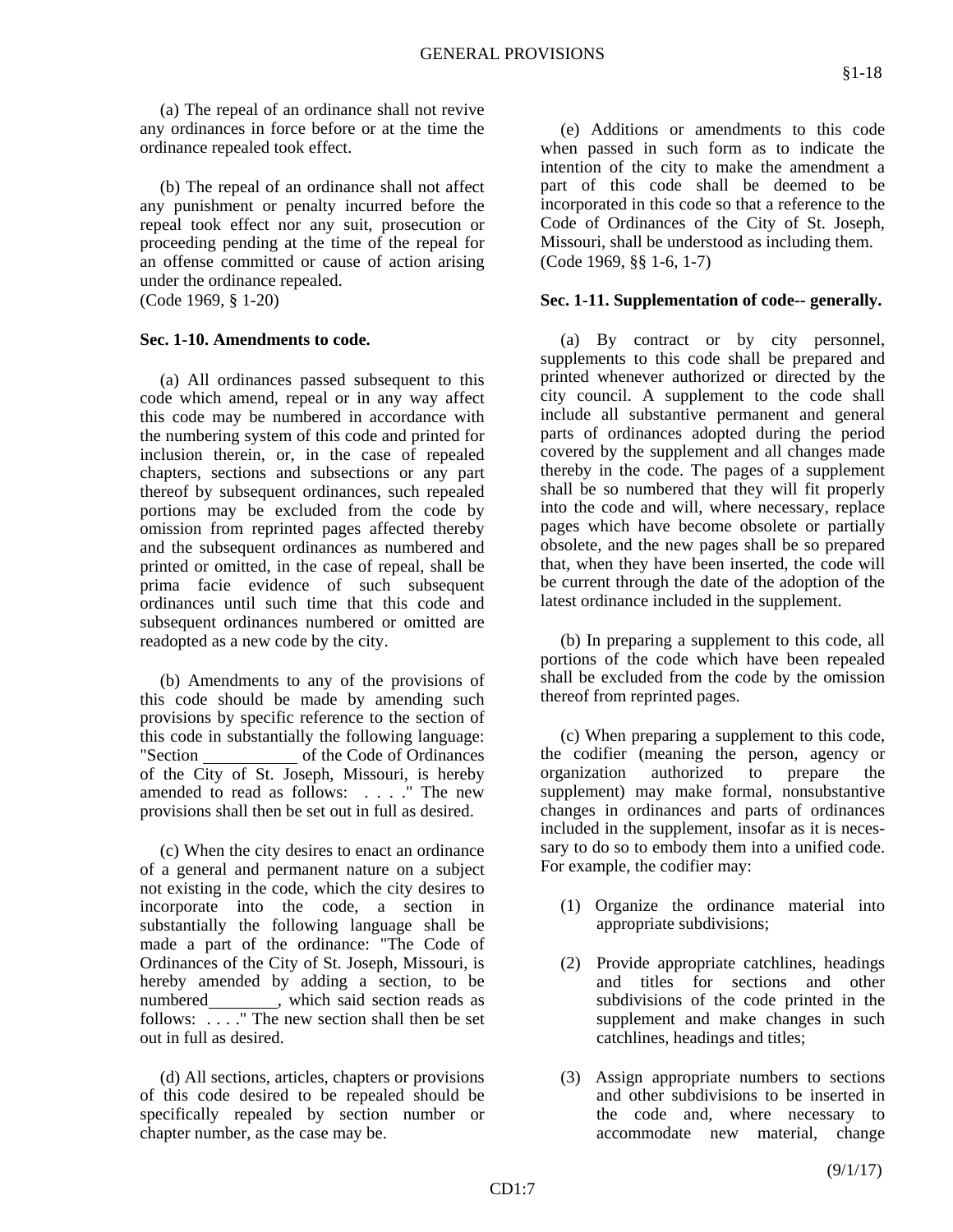existing section or other subdivision numbers;

 (4) Change the words "this ordinance" or words of the same meaning to "this chapter," "this article," "this division," etc., as the case may be, or to "sections \_\_\_ to \_\_\_\_" (inserting section numbers

> to indicate the sections of the code which embody the substantive sections of the ordinance incorporated into the code); and

 (5) Make other nonsubstantive changes necessary to preserve the original meaning of ordinance sections inserted into the code, but in no case shall the codifier make any change in the meaning or effect of ordinance material included in the supplement or already embodied in the code.

# **Sec. 1-12. Same--exclusion of special or temporary ordinances.**

 Ordinances adopted which are not of a general or permanent nature shall be numbered consecutively, authenticated, published and recorded in the book of ordinances, but shall not be prepared for insertion in this code nor be deemed a part of this code.

# **Sec. 1-13. Responsibility of officers and employees for assigned copies of code.**

 Each city officer or employee assigned a copy of this code shall be responsible for maintaining the code and for the proper insertion of amendatory pages as received. Each such copy shall remain the property of the city and shall be turned over by the officer having custody thereof, upon expiration of his term of office, to his successor or to the city clerk, in case he shall have no successor.

# **Sec. 1-14. General penalty and limitation.**

 (a) Unless another penalty is specifically provided by this code for violation of any particular provision, section or chapter, any person violating any provision of this code or any rule or regulation adopted or issued in pursuance thereof or any provision of any code adopted by

reference shall, upon conviction, be subject to incarceration for not less than one nor more than 180 days or a fine of not less than \$1.00 nor more than the lessor of \$500.00 or the maximum amount allowed by law, or both such fine and incarceration and the cost of prosecution.

 (b) Notwithstanding any other provision in this code, no penalty shall be imposed in excess of any limitation imposed by state law.

 (c) The person upon whom any fine or penalty is imposed by order of the court for violation of any provision of this code or any ordinance of the city may, if determined by the court to willfully fail to pay such fine or willfully fail to obey such order, be committed to the city or county jail as provided by law or to any other place provided by ordinance for the incarceration of offenders. No imprisonment for contempt of the court's order, however, shall exceed six months for any one offense.

 (d) Every committed person shall work at whatever labor his strength permits, within and without the place of incarceration, not to exceed ten hours each working day. The committed person shall be allowed, exclusive of his board, a credit of \$10.00 for each day's work on account of the fine, penalty and cost or such other credit as may be fixed by state law.

 (e) Any person incarcerated on a charge of violating a bailable provision of this code or any ordinance who does not supply bail and against whom a fine is levied upon conviction of such offense shall be allowed a credit of \$5.00 for each day so incarcerated prior to conviction, but such credit shall not exceed the amount of fine levied.

 (f) Each act of violation and each day upon which a violation occurs constitutes a separate offense.

(Code 1969, § 1-16; G.O. 2820, 11-7-16)

 **Cross reference(s)--**Municipal court, ch. 13; court costs, § 13-48.

# **Sec. 1-15. Prosecution where different penalties exist for same offense.**

 In all cases where the same offense is made punishable by different provisions of this code or of any ordinance or resolution becoming a law, the city, in a prosecution based thereunder, may elect under which clause or section to proceed,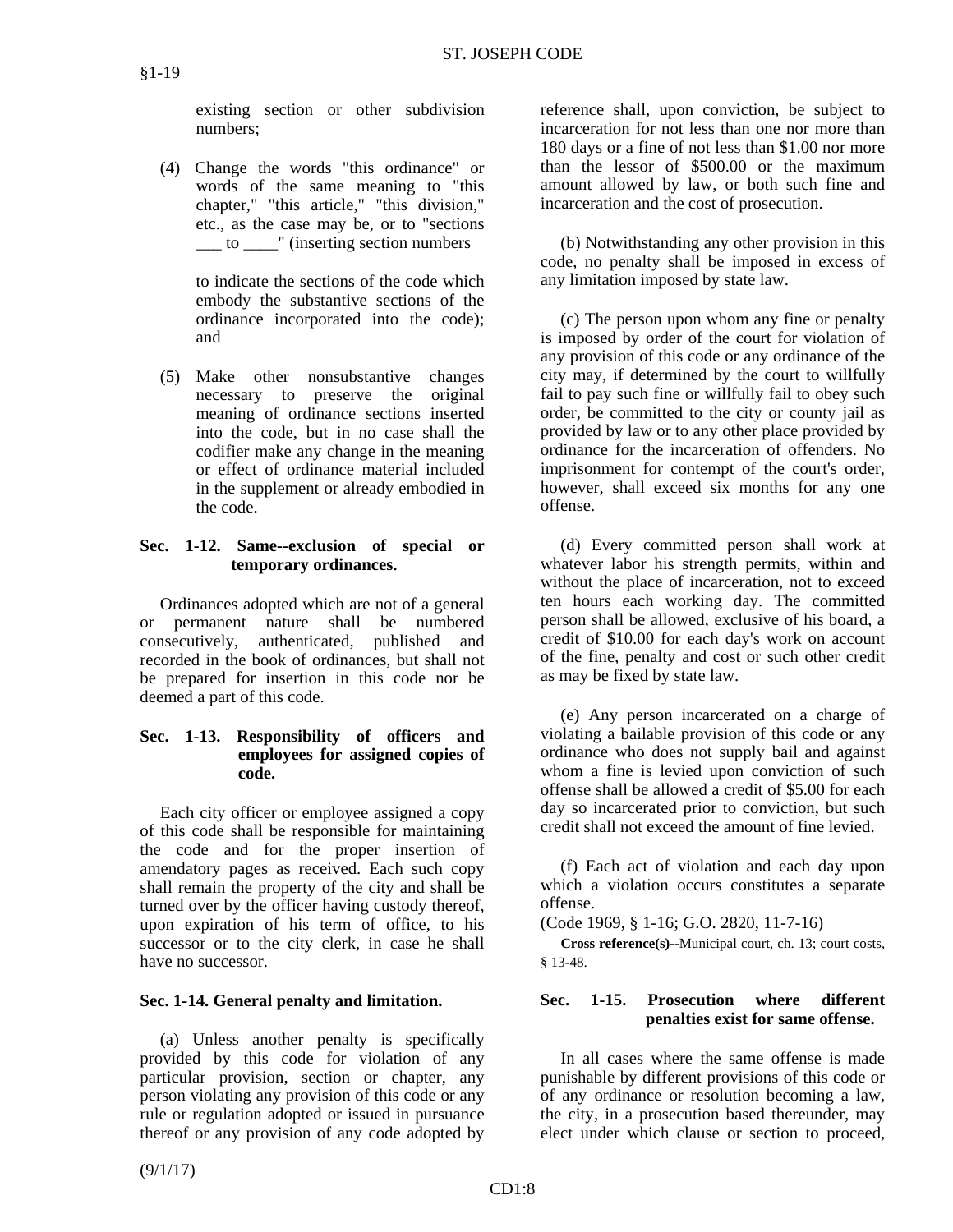but not more than one recovery shall be had against the same person for the same offense. (Code 1969, § 1-18)

## **Sec. 1-16. Severability of parts of code.**

 The sections, paragraphs, sentences, clauses, phrases, articles and chapters of this code are severable, and if any phrase, clause, sentence, paragraph, section, article or chapter of this code shall be declared unconstitutional by the valid judgment or decree of any court of competent jurisdiction, such unconstitutionality shall not affect any of the remaining phrases, clauses, sentences, paragraphs, sections, articles or chapters of this code. (Code 1969, § 1-9)

## **Sec. 1-17. Code as evidence.**

 Any printed copy of this code, containing a printed certificate of the mayor and the city clerk as to the correctness of such code, shall be received in evidence in any court for the purpose of proving all sections, articles, and chapters of the code therein contained, the same and for the same purpose as the original ordinances or original transcript of this code would be received. (Code 1969, § 1-11)

## **Sec. 1-18. Payment of delinquent amounts owed prerequisite to issuance of licenses and permits.**

 (a) *Delinquent amounts owed*. No license or permit provided for or required by this code or any ordinance of the city shall hereafter be issued to any person or other entity until all identified delinquent (i) real, personal or other property taxes, (ii) merchant's and business taxes, (iii) special assessments, (iv) charges, fines, and other fees, (v) liens, (vi) sewer use charges, and (vii) administrative penalties, if any, which are owed to the city by such person or other entity, have been paid and satisfied.

 (b) *Delinquent amounts owed by other entities*. If any person or other entity has had an ownership or similar interest in any active or inactive closely held business or other enterprise that owes any identified delinquent city taxes incurred during the time when that person or other entity participated in management of the closely held business or other enterprise, then no license or permit provided for or required by this code or any ordinance of the city shall be issued to that person or other entity for any reason until the business enterprise's identified delinquent taxes and sewer use charges that were incurred during the time when that person or other entity participated in management of the business or other enterprise, are paid.

 For the purposes of this subsection, a person or other entity shall be deemed to have participated in the management of a closely held business or other enterprise if he or she (i) was the sole proprietor of such closely held business or other enterprise (ii) was a partner, officer, director, or member of such closely held business or other enterprise, or (iii) otherwise held an ownership interest and substantial managerial control over the closely held business or other enterprise.

 (c) *Missouri delinquent taxpayers list*. No license or permit provided for or required by this code or any ordinance of the city shall be issued to any person or other entity whose name appears on the delinquent taxpayers list most recently received by the city from the State of Missouri, until said person or other entity provides the city with a statement from the State of Missouri showing that he/she/it has "No Sales Tax Due."

 (d) *Reasonable efforts to identify delinquencies.* For the purposes of this section, permit clerks and other issuers of licenses and permits are not required to make more than reasonable efforts to identify delinquent amounts owed to the city, as such efforts are defined by the person's department director, division manager, or other person in a similar supervisory role.

 (e) *Exceptions*. In the event any person or other entity requests a license or permit in order to complete work in compliance with a notice or order issued by the city for work to be completed on rights-of-way or other public land, the person or other entity may present the notice or order to the permit clerk or other issuer of the permit or license and a license or permit may be issued although such issuance would otherwise be prohibited by this section.

(G.O. 2655, 10-29-12)

#### **Sec. 1-19. Enforcement; attorneys' fees.**

 The city shall be entitled to enforce any provision of this code through all remedies